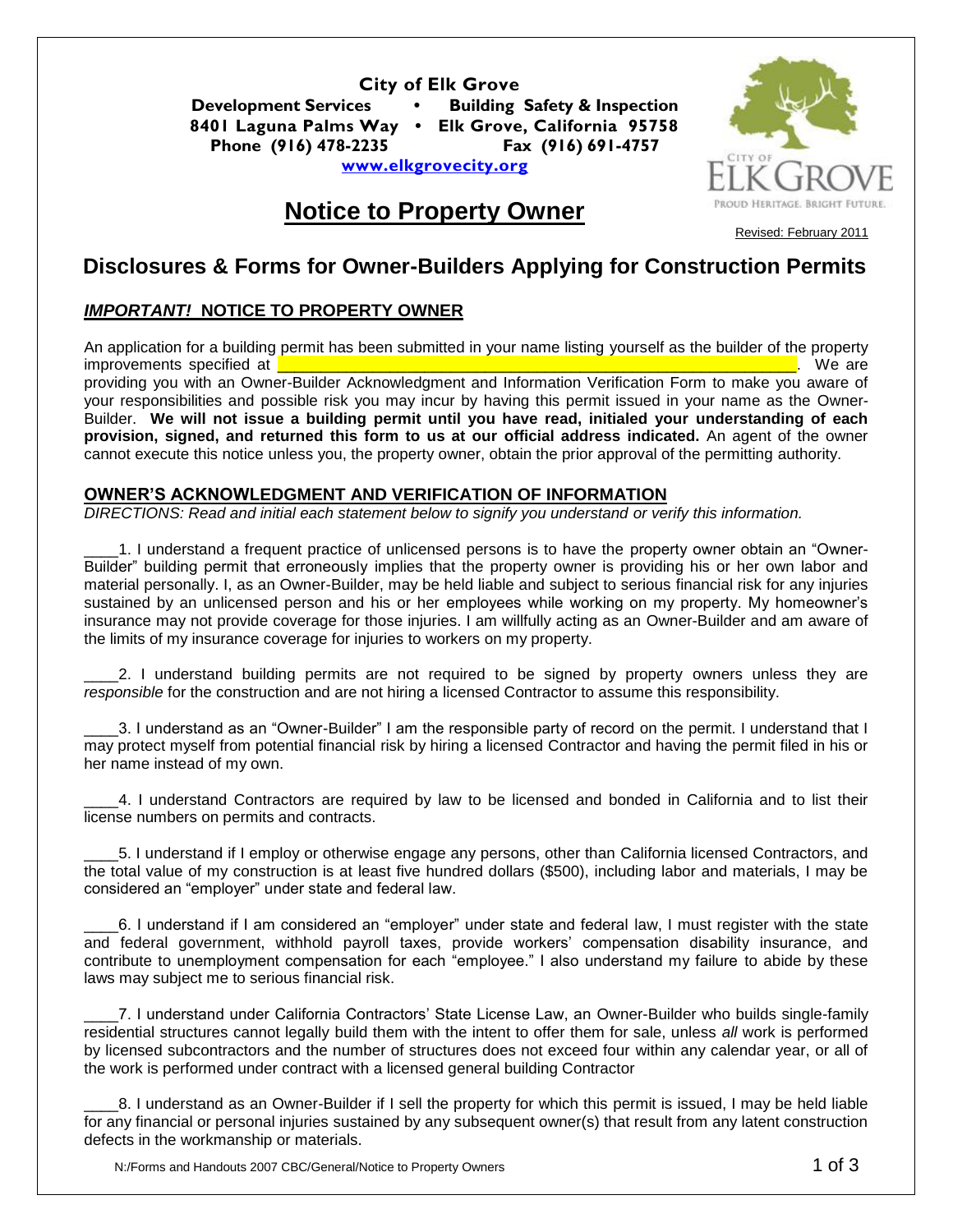\_\_\_\_9. I understand I may obtain more information regarding my obligations as an "employer" from the Internal Revenue Service, the United States Small Business Administration, the California Department of Benefit Payments, and the California Division of Industrial Accidents. I also understand I may contact the California Contractors' State License Board (CSLB) at 1-800-321-CSLB (2752) or www.cslb.ca.gov for more information about licensed contractors.

\_\_\_\_10. I am aware of and consent to an Owner-Builder building permit applied for in my name, and understand that I am the party legally and financially responsible for proposed construction activity at the following address: \_\_\_\_\_\_\_\_\_\_\_\_\_\_\_\_\_\_\_\_\_\_\_\_\_\_\_\_\_\_\_\_\_\_\_\_\_\_\_\_\_\_\_\_\_\_\_\_\_\_\_\_\_\_\_\_\_\_\_\_\_\_\_\_\_\_\_\_\_\_\_\_\_\_\_\_\_\_\_\_\_\_\_\_\_\_\_\_\_\_

\_\_\_\_11. I agree that, as the party legally and financially responsible for this proposed construction activity, I will abide by all applicable laws and requirements that govern Owner-Builders as well as employers.

12. I agree to notify the issuer of this form immediately of any additions, deletions, or changes to any of the information I have provided on this form. Licensed contractors are regulated by laws designed to protect the public. If you contract with someone who does not have a license, the Contractors' State License Board may be unable to assist you with any financial loss you may sustain as a result of a complaint. Your only remedy against unlicensed Contractors may be in civil court. It is also important for you to understand that if an unlicensed Contractor or employee of that individual or firm is injured while working on your property, you may be held liable for damages. If you obtain a permit as Owner-Builder and wish to hire Contractors, you will be responsible for verifying whether or not those Contractors are properly licensed and the status of their workers' compensation insurance coverage.

**Before a building permit can be issued, this form must be completed and signed by the property owner and returned to the agency responsible for issuing the permit.** *Note: A copy of the property owner's driver's license, form notarization, or other verification acceptable to the agency may be required to be presented when the permit is issued to verify the property owner's signature*.

**\_\_\_\_\_\_\_\_\_\_\_\_\_\_\_\_\_\_\_\_\_\_\_\_\_\_\_\_\_\_\_\_\_\_\_\_\_\_\_\_\_\_\_\_\_\_\_\_\_\_\_\_\_\_\_\_\_\_\_\_\_\_\_\_\_\_\_\_\_\_\_\_\_\_**

 $S$  property of property of  $\Box$